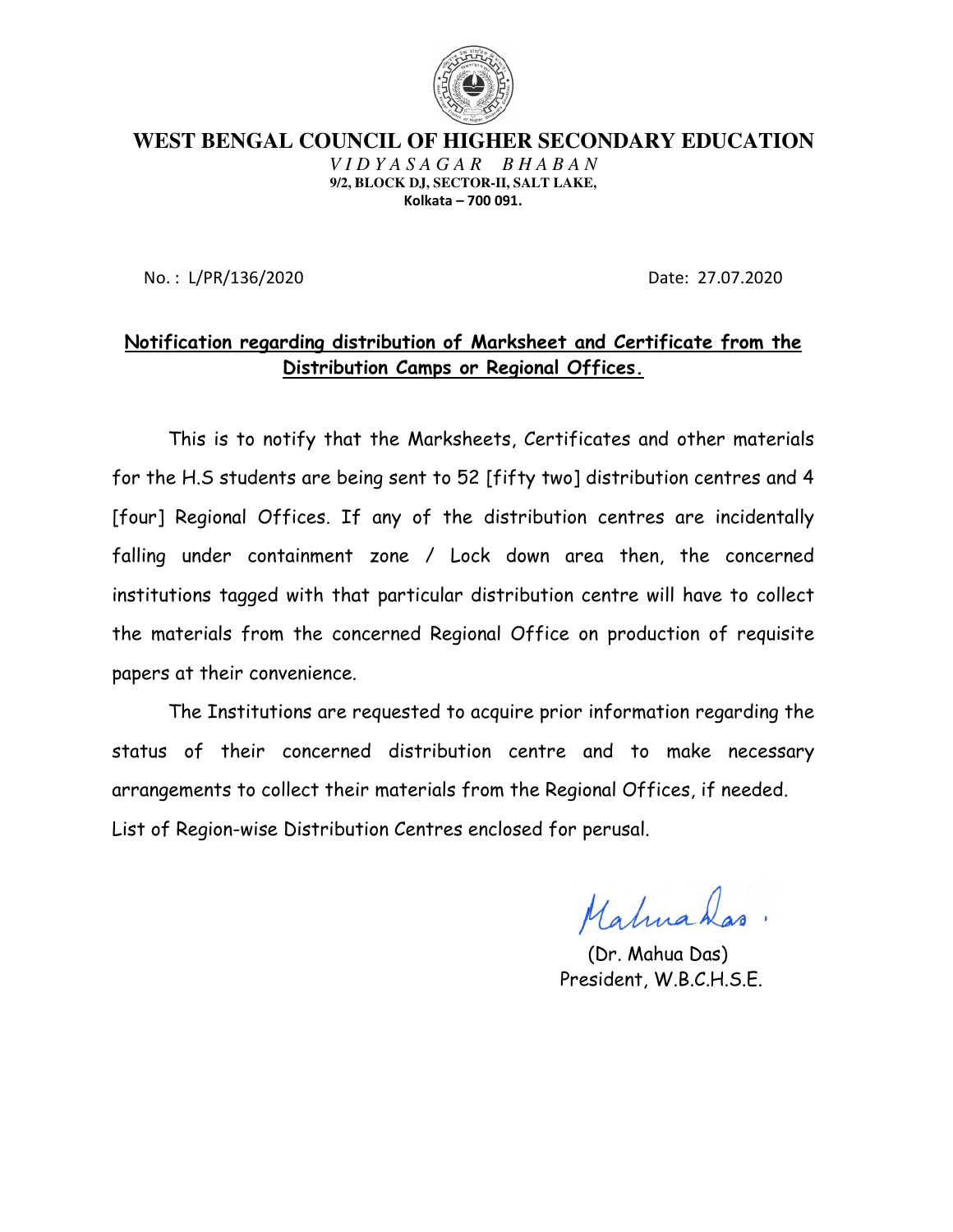### **Distribution Centers Under North Bengal Region**

| <b>DISTN</b><br>CD | <b>REG</b>   | <b>DISTRIBUTION CENTER NAME</b>                     | <b>DISTRIB CNTR ADDRESS</b>                                                           | <b>DISTRIB CNTR PHONE</b>     |
|--------------------|--------------|-----------------------------------------------------|---------------------------------------------------------------------------------------|-------------------------------|
| 100000             | $\mathbf{1}$ | <b>NBRO</b>                                         | RAHUL SANKRITYAYAN<br>BHAVAN, PO-NORTH BENGAL<br>UNIVERSITY DIST-DARJEELING<br>734013 | 0353-2110714,0353-<br>2110715 |
| 107022             | $\mathbf{1}$ | RAMA KRISHNA SHIKSHA<br>PARISHAD BOYS HIGH SCHOOL   | PO - DARJEELING DIST -<br>DARJEELING HOOKER ROAD 734101                               | 9800694679 (T.I.C)            |
| 108077             | $\mathbf{1}$ | ANANDA MODEL HIGH SCHOOL                            | PO - JALPAIGURI DIST- JALPAIGURI<br>735101                                            | 9474324058                    |
| 109008             | $\mathbf{1}$ | <b>ISLAMPUR GIRLS' HIGH SCHOOL</b>                  | PO & PS - ISLAMPUR DIST - UTTAR<br><b>DINAJPUR 733202</b>                             | 9641102225                    |
| 109014             | $\mathbf 1$  | RAIGANJ CORONATION HIGH<br><b>SCHOOL</b>            | PO & PS - RAIGANJ DIST - UTTAR<br>DINAJPUR 733134                                     | 9434052757                    |
| 110010             | $\mathbf 1$  | COOCH BEHAR RAMBHOLA HIGH<br><b>SCHOOL</b>          | PO - COOCH BEHAR DIST -<br>COOCHBEHAR 736101                                          | 9647177951                    |
| 111009             | $\mathbf{1}$ | <b>BARLOW GIRLS' HIGH SCHOOL</b><br>(H.S.)          | <b>PO - MOKDUMPUR PS - ENGLISH</b><br>BAZAR DIST - MALDA 732101                       | 9434304152                    |
| 111011             | $\mathbf 1$  | <b>CHANCHAL SIDDHESWARI</b><br><b>INSTITUTION</b>   | PO - CHANCHAL PS - CHANCHAL<br><b>DIST - MALDA 732123</b>                             | 9434684705                    |
| 118030             | $\mathbf 1$  | NADIPAR NARESH CHANDRA HIGH<br>SCHOOL (H.S.)        | <b>PO - CHAKVRIGU BALURGHAT DIST</b><br>- DAKSHIN DINAJPUR 733102                     | 9434962923/9474440265         |
| 208032             | $\mathbf{1}$ | MC. WILLIAM HIGHER<br>SECONDARY SCHOOL              | PO - ALIPURDUAR COURT DIST -<br>ALIPURDUAR PS.: ALIPURDUAR<br>736122                  | 9434177155                    |
| 307024             | $\mathbf 1$  | SCOTTISH UNIVERSITIES MISSION<br><b>INSTITUTION</b> | PO - KALIMPONG DIST -<br>KALIMPONG 734301                                             | 9832096482                    |

### **Distribution Centers Under Burdwan Region**

| <b>DISTN</b><br>CD | <b>REG</b>     | <b>DISTRIBUTION CENTER NAME</b>        | <b>DISTRIB CNTR ADDRESS</b>                            | <b>DISTRIB CNTR PHONE</b> |
|--------------------|----------------|----------------------------------------|--------------------------------------------------------|---------------------------|
| 104085             | $\overline{2}$ | KALNA MAHARAJA'S HIGH<br><b>SCHOOL</b> | PO & PS - KALNA DIST - BURDWAN<br>713409               | 9434311765                |
| 104194             | $\overline{2}$ | JANAKILAL SIKSHASADAN                  | PO - KATWA DIST - BURDWAN<br>713130                    | 9474108969                |
| 114025             | $\overline{2}$ | <b>BISHNUPUR HIGH SCHOOL</b>           | PO & PS - BISHNUPUR DIST -<br>BANKURA 722122           | 9679642993                |
| 114069             | 2              | KHATRA HIGH SCHOOL (H.S.)              | PO - KHATRA DIST - BANKURA<br>722140                   | 9476213859                |
| 114129             | $\overline{2}$ | KENDUADIHI HIGH SCHOOL                 | PO - KENDUADIHI, DIST - BANKURA<br>722102              | 9474142091                |
| 115014             | $\overline{2}$ | BIRBHUM ZILLA SCHOOL                   | PO & PS - SURI DIST - BIRBHUM<br>731101                | 9434038965                |
| 115017             | $\overline{2}$ | <b>BOLPUR HIGH SCHOOL</b>              | PO & PS - BOLPUR DIST - BIRBHUM<br>731204              | 9434157742                |
| 115050             | $\overline{2}$ | RAMPURHAT HIGH SCHOOL                  | PO & PS - RAMPURHAT DIST -<br><b>BIRBHUM 731224</b>    | 9434027858                |
| 117022             | $\overline{2}$ | ARAMBAGH HIGH SCHOOL                   | PO - ARAMBAGH DIST - HOOGHLY<br>712601                 | 9475003992                |
| 117048             | $\overline{2}$ | CHINSURAH DUFF HIGH SCHOOL             | PO - CHINSURAH PS - CHINSURAH<br>DIST - HOOGHLY 712101 | 9804431107                |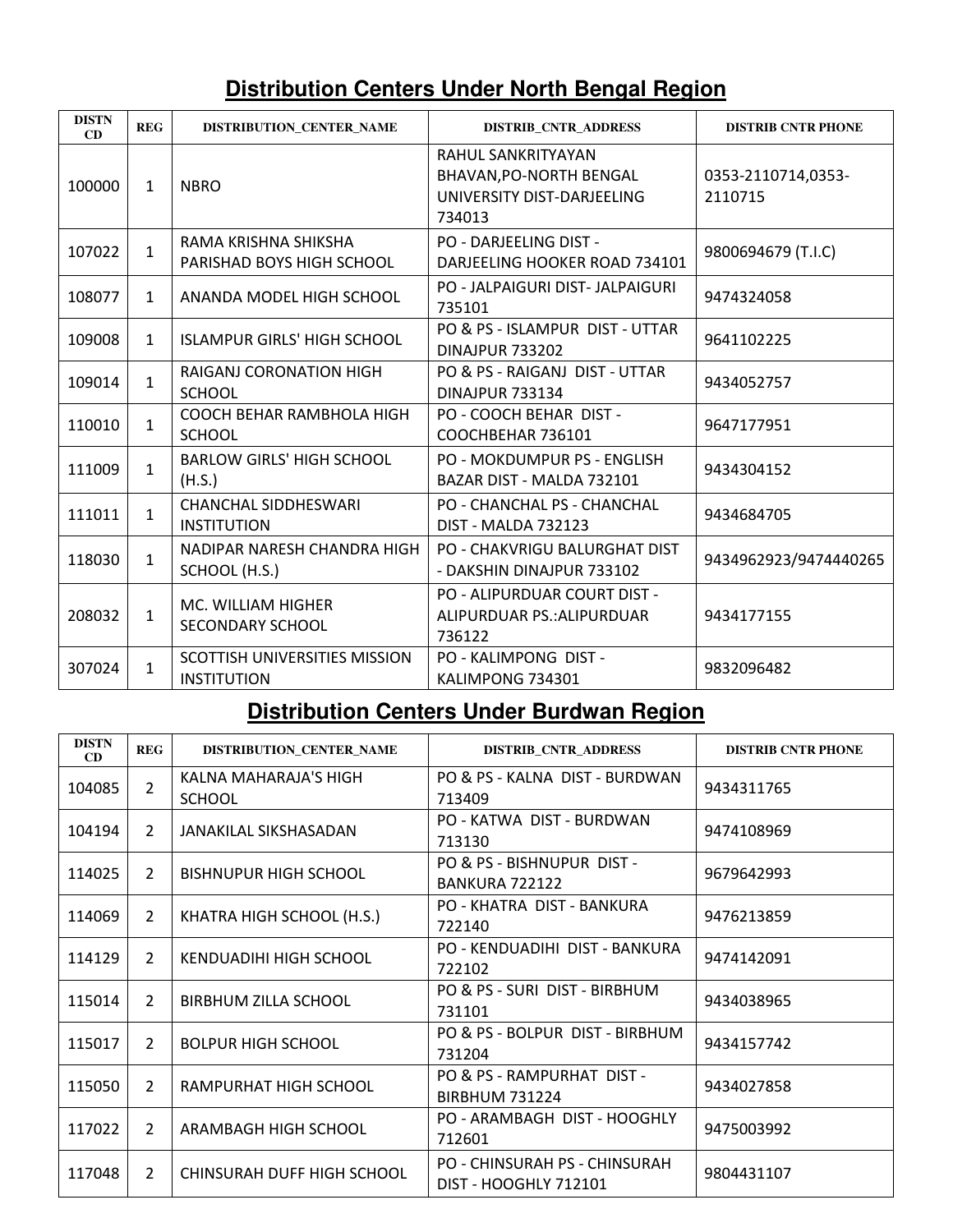| 117463 | 2              | PEARL ROSARY HIGH SCHOOL                         | 158 G.T. ROAD, TENTULTALA,<br>CHATRA P.O.: SERAMPORE DIST:<br><b>HOOGHLY 712204</b>                                     | 9339873936                              |
|--------|----------------|--------------------------------------------------|-------------------------------------------------------------------------------------------------------------------------|-----------------------------------------|
| 200000 | 2              | <b>BRO</b>                                       | NAZRUL BHAVAN, 5, ICHLADAB<br>(JAKAL MATH) PO-SRIPALLY,<br><b>BURDWAN-713103</b>                                        | 0342-2647745, 0342-<br>2544720,2541-427 |
| 204036 | 2              | <b>BHIRINGI T N INSTITUTION</b>                  | <b>PO - DURGAPUR PS - DURGAPUR</b><br>DIST - PASCHIM BURDWAN 713213                                                     | 9434649680                              |
| 204165 | $\overline{2}$ | ASANSOL DAYANAND VIDYALAYA<br><b>HIGH SCHOOL</b> | MAHARSHI DAYANAND BHAWAN,<br>D.A.V. SCHOOL ROAD, BUDHA,<br><b>ASANSOL PS - BURDWAN DIST -</b><br>PASCHIM BURDWAN 713301 | 9851193123                              |

## **Distribution Centers Under Midnapore Region**

| <b>DISTN</b><br>CD | <b>REG</b> | DISTRIBUTION_CENTER_NAME                     | <b>DISTRIB_CNTR_ADDRESS</b>                                                                                 | <b>DISTRIB CNTR PHONE</b> |
|--------------------|------------|----------------------------------------------|-------------------------------------------------------------------------------------------------------------|---------------------------|
| 105056             | 3          | CONTAI HINDU GIRLS' SCHOOL                   | PO & PS - CONTAI DIST - PURBA<br>MEDINIPUR 721401                                                           | 9475064016                |
| 105536             | 3          | KULBERIA BHIMDEV ADARSHA<br><b>VIDYAPITH</b> | PO - KULBERIA DIST - PURBA<br>MEDINIPUR 721649                                                              | 9476480774                |
| 113043             | 3          | RAJASTHAN VIDYAPITH                          | PO - PURULIA PS - PURULIA DIST -<br><b>PURULIA 723101</b>                                                   | 9475324292                |
| 113075             | 3          | RAGHUNATHPUR GIRLS HIGH<br><b>SCHOOL</b>     | PO - RAGHUNATHPUR DIST -<br>PURULIA 723133                                                                  | 9434543493                |
| 205250             | 3          | <b>GHATAL Y.S.S. VIDYAPITH (HS)</b>          | PO - GHATAL DIST - PASCHIM<br>MIDNAPORE 721212                                                              | 9734628030                |
| 300000             | 3          | <b>MRO</b>                                   | SAHID MATANGINI BHAVAN,<br>BIDHANNAGAR EAST, 72, STATION<br>ROAD, PO-MIDNAPORE, PASCHIM<br>MIDNAPORE 721101 | 03222-276318              |
| 305085             | 3          | <b>JHARGRAM K. K. INSTITUTION</b>            | PO - JHARGRAM PS - JHARGRAM<br>DIST - JHARGRAM 721507                                                       | 9679410210                |

# **Distribution Centers Under Kolkata Region**

| <b>DISTN</b><br>CD | <b>REG</b>             | DISTRIBUTION_CENTER_NAME                                                  | <b>DISTRIB_CNTR_ADDRESS</b>                                          | <b>DISTRIB CNTR PHONE</b> |
|--------------------|------------------------|---------------------------------------------------------------------------|----------------------------------------------------------------------|---------------------------|
| 101085             | 4                      | <b>BAGHBAZAR MULTIPURPOSE</b><br><b>GIRLS' SCHOOL (GOVT</b><br>SPONSORED) | 65-A, BAGHBAZAR STREET<br>CALCUTTA-3 P.S.:SHYAMPUKUR<br>700003       | 9903954617                |
| 101098             | 4                      | <b>BELTALA GIRLS HIGH SCHOOL</b>                                          | 17, BELTALA ROAD CALCUTTA-26<br>P.S.: BHOWANIPUR 700026              | 24753429                  |
| 101194             | 4                      | SURA KANYA VIDYALAYA                                                      | P-116, SCHEME - IV, C. I. T. ROAD<br>KOLKATA P.S.: BELEGHATA 700085  | 23502697                  |
| 102018             | 4                      | BAKHRAHAT HIGH SCHOOL                                                     | PO - BAKHRAHAT DIST - 24-<br>PARGANAS (S) P.S.: BISHUNUPUR<br>743377 | 2495-8070                 |
| 102039             | $\boldsymbol{\Lambda}$ | CANNING DAVID SASOON HIGH<br><b>SCHOOL</b>                                | PO - CANNING TOWN DIST - 24-<br>PARGANAS (S) P.S.: CANNING<br>743329 | 8017783997                |
| 102044             | $\overline{4}$         | DIAMOND HARBOUR HIGH<br><b>SCHOOL</b>                                     | PO & PS. DIAMOND HARBOUR DIST<br>- 24 PARGANAS (S) 743331            | 9434438346                |
| 102056             | 4                      | SUNDARBAN ADARSHA<br><b>VIDYAMANDIR</b>                                   | PO & PS: KAKDWIP DIST - SOUTH<br>24 PARGANAS 743347                  | 8940520407                |